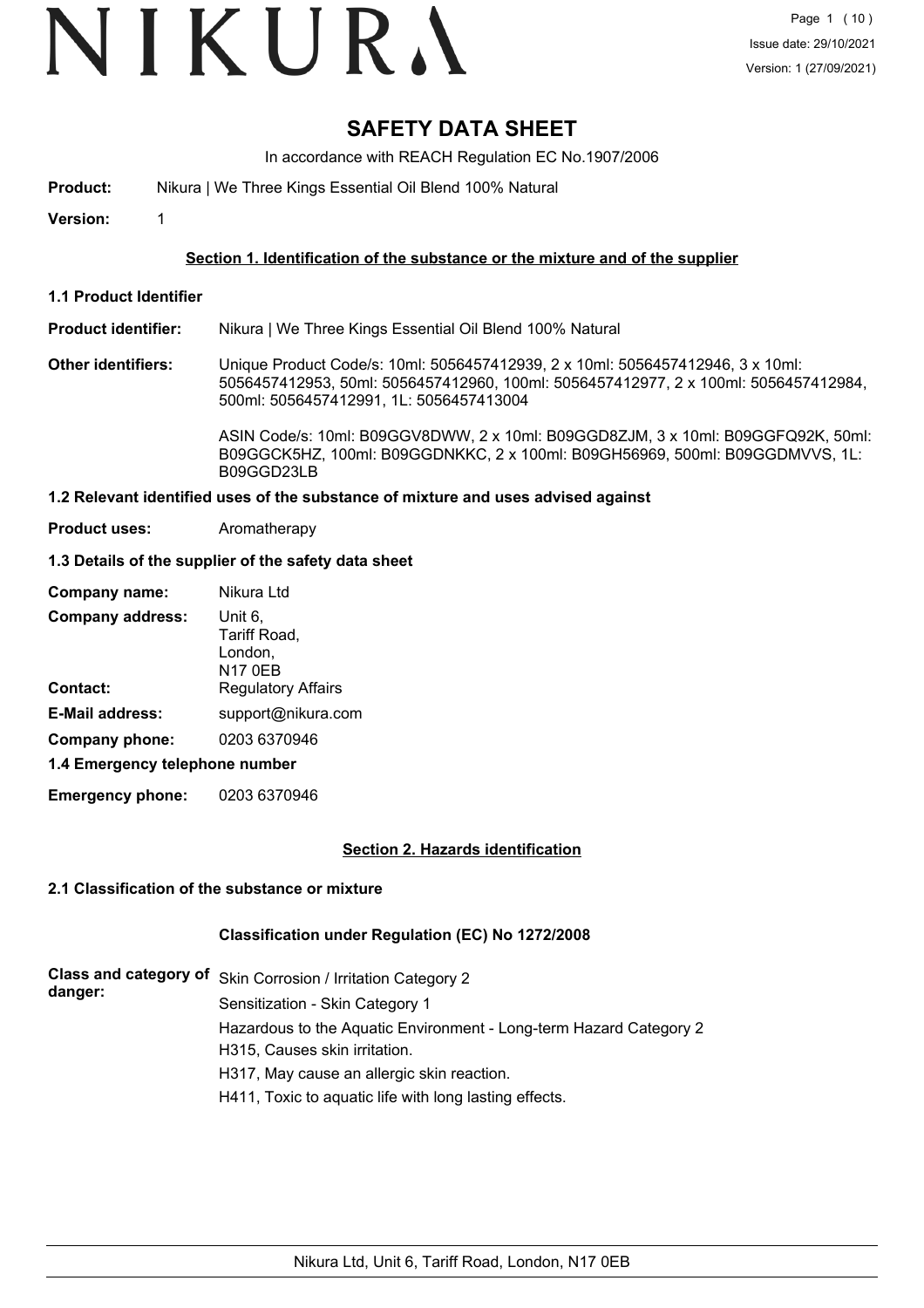## **SAFETY DATA SHEET**

In accordance with REACH Regulation EC No.1907/2006

**Product:** Nikura | We Three Kings Essential Oil Blend 100% Natural

**Version:** 1

**2.2 Label elements**

|                                     | Classification under Regulation (EC) No 1272/2008                                                                                                                                                                                                                                                                                                                                                                                                                                                                                                                                                                                                        |
|-------------------------------------|----------------------------------------------------------------------------------------------------------------------------------------------------------------------------------------------------------------------------------------------------------------------------------------------------------------------------------------------------------------------------------------------------------------------------------------------------------------------------------------------------------------------------------------------------------------------------------------------------------------------------------------------------------|
| Signal word:                        | Warning                                                                                                                                                                                                                                                                                                                                                                                                                                                                                                                                                                                                                                                  |
| <b>Hazard statements:</b>           | H315, Causes skin irritation.<br>H317, May cause an allergic skin reaction.<br>H411, Toxic to aquatic life with long lasting effects.                                                                                                                                                                                                                                                                                                                                                                                                                                                                                                                    |
| Supplemental<br>Information:        | EUH208, Contains Eugenol, Geranial, Geraniol, Geranyl acetate, Linalool, Linalyl acetate,<br>Neral, beta-Caryophyllene, beta-Pinene, dl-Limonene, trans-Nerolidol. May produce an allergic<br>reaction.                                                                                                                                                                                                                                                                                                                                                                                                                                                  |
| <b>Precautionary</b><br>statements: | P261, Avoid breathing vapour or dust.<br>P264, Wash hands and other contacted skin thoroughly after handling.<br>P272, Contaminated work clothing should not be allowed out of the workplace.<br>P273, Avoid release to the environment.<br>P280, Wear protective gloves/eye protection/face protection.<br>P302/352, IF ON SKIN: Wash with plenty of soap and water.<br>P333/313, If skin irritation or rash occurs: Get medical advice/attention.<br>P362, Take off contaminated clothing and wash before reuse.<br>P391, Collect spillage.<br>P501, Dispose of contents/container to approved disposal site, in accordance with local<br>regulations. |
| Pictograms:                         |                                                                                                                                                                                                                                                                                                                                                                                                                                                                                                                                                                                                                                                          |
| 2.3 Other hazards                   |                                                                                                                                                                                                                                                                                                                                                                                                                                                                                                                                                                                                                                                          |
| <b>Other hazards:</b>               | None                                                                                                                                                                                                                                                                                                                                                                                                                                                                                                                                                                                                                                                     |
|                                     | Section 3. Composition / information on ingredients                                                                                                                                                                                                                                                                                                                                                                                                                                                                                                                                                                                                      |

## **3.2 Mixtures**

## **Contains:**

| <b>Name</b> | CAS | EC | <b>REACH Registration</b><br>NO. | % | <b>Classification for</b><br>$(CLP)$ 1272/2008 |
|-------------|-----|----|----------------------------------|---|------------------------------------------------|
|-------------|-----|----|----------------------------------|---|------------------------------------------------|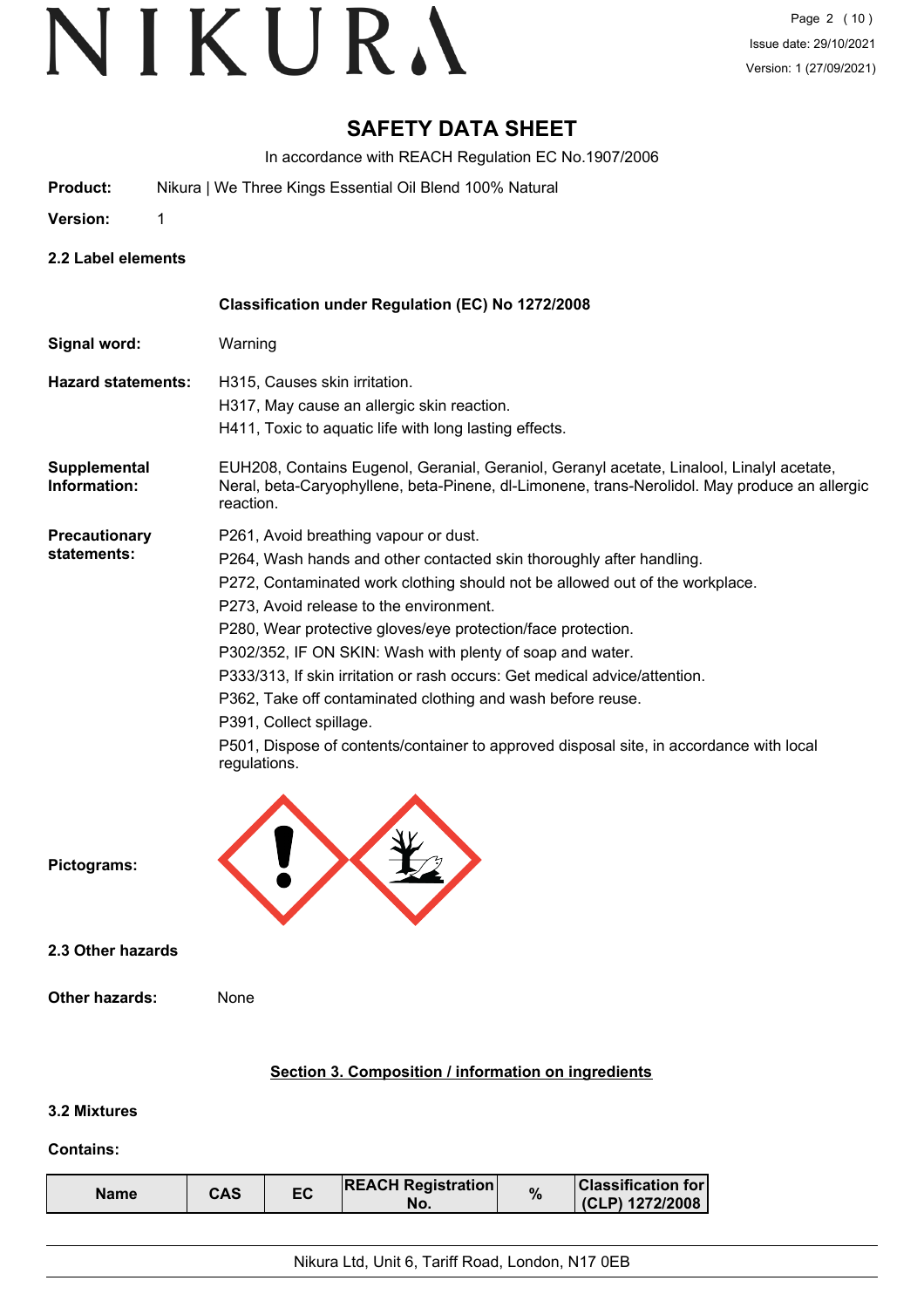## **SAFETY DATA SHEET**

In accordance with REACH Regulation EC No.1907/2006

**Product:** Nikura | We Three Kings Essential Oil Blend 100% Natural

**Version:** 1

Cinnamaldehyde 104-55-2 203-213-9 5-<10% Acute Tox. 4-Skin Irrit. 2-Eye Irrit. 2-Skin Sens. 1A-Aquatic Chronic 3;H312-H315- H317-H319-H412,- Camphene 79-92-5 201-234-8  $\vert$ Flam. Liq. 3-Flam. Sol. 2-Aquatic Acute 1- Aquatic Chronic 1; H<sub>226</sub>-H<sub>228</sub>-H<sub>410</sub> alpha-Pinene 80-56-8 201-291-9 1-<5% Flam. Liq. 3-Acute Tox. 4-Skin Irrit. 2-Skin Sens. 1B-Asp. Tox 1- Aquatic Acute 1- Aquatic Chronic 1; H226-H302-H304- H315-H317-H410, l-.β.-Bisabolene 495-61-4 1-<5% Acute Tox. 4-Skin Irrit. 2-Skin Sens. 1B-Asp. Tox 1-Aquatic Chronic 2;H304-H315-H317-  $H$ 332-H411. Eucalyptol 470-82-6 207-431-5 1-<5% Flam. Liq. 3-Skin Sens.<br>- 1-<5% Flam. Liq. 3-Skin Sens. 1B;H226-H317, beta-Caryophyllene 87-44-5 201-746-1 contract 0.1-<1% Skin Sens. 1B-Asp. Tox 1-Aquatic Chronic 4;H304-H317-H413, p-Cymene 99-87-6 202-796-7 0.1-<1% Flam. Liq. 3-Repr. 2- Asp. Tox 1-Aquatic Chronic 2;H226-H304- H361-H411, Linalool 78-70-6 201-134-4 0.1-<1% Skin Irrit. 2-Eye Irrit. 2- Skin Sens. 1B;H315- H317-H319 dl-Limonene 138-86-3 205-341-0 dl-Limonene 0.1-<1% Flam. Liq. 3-Skin Irrit. 2-Skin Sens. 1B-Asp. Tox 1-Aquatic Acute 1- Aquatic Chronic 3; H226-H304-H315- H317-H400-H412, Geranial 141-27-5 205-476-5 0.1-<1% Skin Irrit. 2-Eye Irrit. 2- Skin Sens. 1B;H315- H317-H319, Neral 106-26-3 203-379-2 0.1-<1% Skin Irrit. 2-Eye Irrit. 2- Skin Sens. 1B;H315- H<sub>317</sub>-H<sub>319</sub> Eugenol 97-53-0 202-589-1 0.1-<1% Eye Irrit. 2-Skin Sens. 1B;H317-H319,- Linalyl acetate 115-95-7 204-116-4 0.1-<1% Skin Irrit. 2-Skin Sens. 1B;H315-H317,- Myrcene 123-35-3 204-622-5 204-622-5 0.1-<1% Flam. Liq. 3-Skin Irrit. 2-Eye Irrit. 2-Asp. Tox 1-Aquatic Acute 1- Aquatic Chronic 2; H226-H304-H315- H319-H400-H411,- Geranyl acetate 105-87-3 203-341-5 0.1-<1% Skin Irrit. 2-Skin Sens. 1B-Aquatic Chronic 3; H315-H317-H412, alpha-Phellandrene 99-83-2 202-792-5 0.1-<1% Flam. Liq. 3-Asp. Tox 1-Aquatic Acute 1- Aquatic Chronic 1; H<sub>226</sub>-H<sub>304</sub>-H<sub>410</sub> 2-Undecanone 112-12-9 203-937-5 0.1-<1% Aquatic Acute 1- Aquatic Chronic 3; H400-H412, trans-Nerolidol 40716-66-3 255-053-4 0.1-<1% Skin Sens. 1B-Aquatic Acute 1-Aquatic Chronic 1;H317-H410,-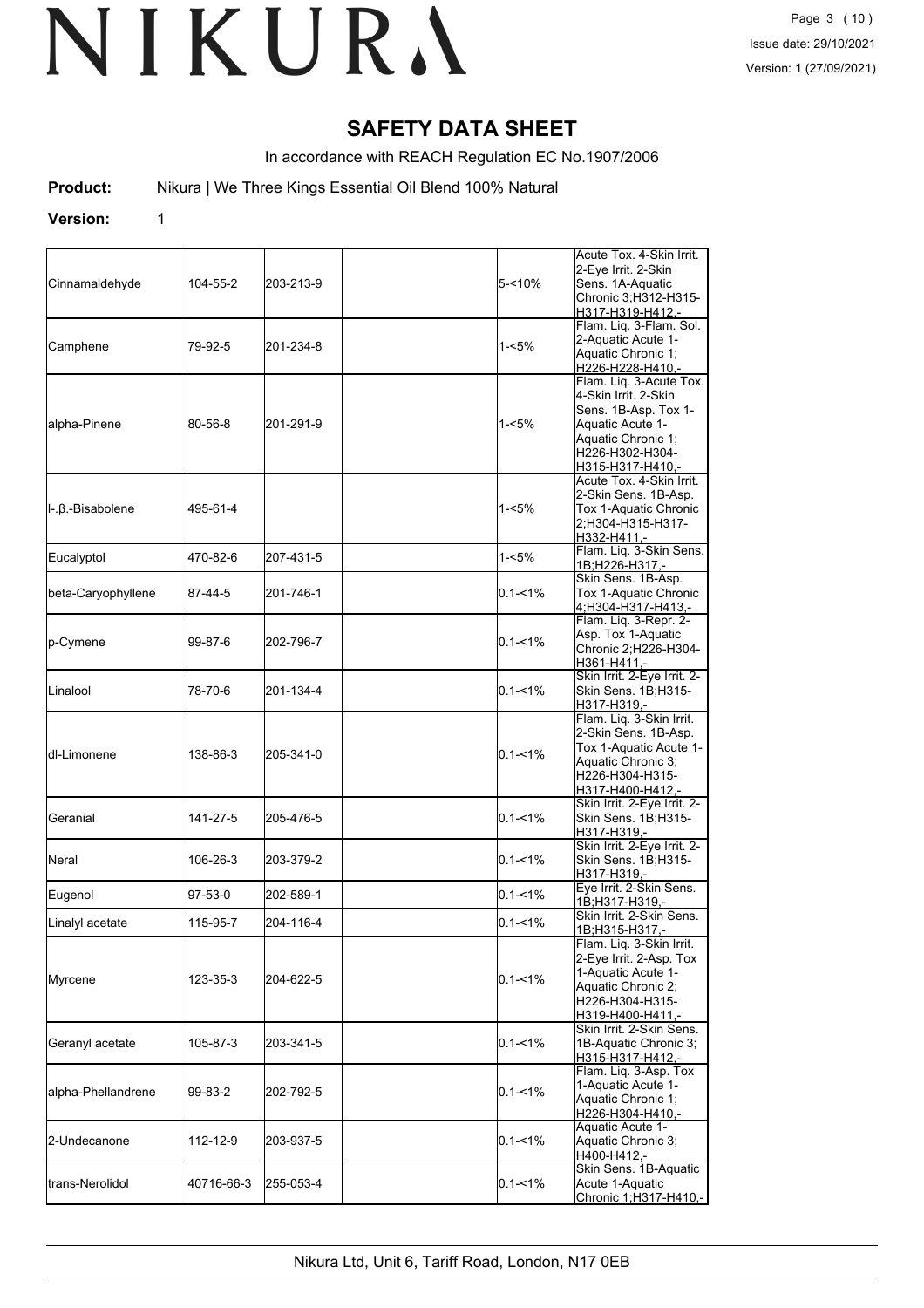## **SAFETY DATA SHEET**

In accordance with REACH Regulation EC No.1907/2006

**Product:** Nikura | We Three Kings Essential Oil Blend 100% Natural

## **Version:** 1

| Ibeta-Pinene      | 127-91-3 | 204-872-5 | $0.1 - 1\%$ | Flam. Lig. 3-Skin Irrit.<br>2-Skin Sens. 1B-Asp.<br>Tox 1-Aquatic Acute 1-<br>Aquatic Chronic 1:<br>H226-H304-H315-<br>H317-H410 - |
|-------------------|----------|-----------|-------------|------------------------------------------------------------------------------------------------------------------------------------|
| <b>I</b> Geraniol | 106-24-1 | 203-377-1 | $0.1 - 1\%$ | Skin Irrit. 2-Eye Dam.<br>1-Skin Sens. 1:H315-<br>H317-H318.-                                                                      |

## **Substances with Community workplace exposure limits:**

Not Applicable

**Substances that are persistent, bioaccumulative and toxic or very persistent and very bioaccumulative, greater than 0.1%:**

Not Applicable

## **Section 4. First-aid measures**

## **4.1 Description of first aid measures**

| Inhalation:           | Remove from exposure site to fresh air, keep at rest, and obtain medical attention.          |
|-----------------------|----------------------------------------------------------------------------------------------|
| Eye exposure:         | Flush immediately with water for at least 15 minutes. Contact physician if symptoms persist. |
| <b>Skin exposure:</b> | IF ON SKIN: Wash with plenty of soap and water.                                              |
| Ingestion:            | Rinse mouth with water and obtain medical attention.                                         |

## **4.2 Most important symptoms and effects, both acute and delayed**

Causes skin irritation.

May cause an allergic skin reaction.

## **4.3 Indication of any immediate medical attention and special treatment needed**

None expected, see Section 4.1 for further information.

## **SECTION 5: Firefighting measures**

## **5.1 Extinguishing media**

Suitable media: Carbon dioxide, Dry chemical, Foam.

## **5.2 Special hazards arising from the substance or mixture**

In case of fire, may be liberated: Carbon monoxide, Unidentified organic compounds.

## **5.3 Advice for fire fighters:**

In case of insufficient ventilation, wear suitable respiratory equipment.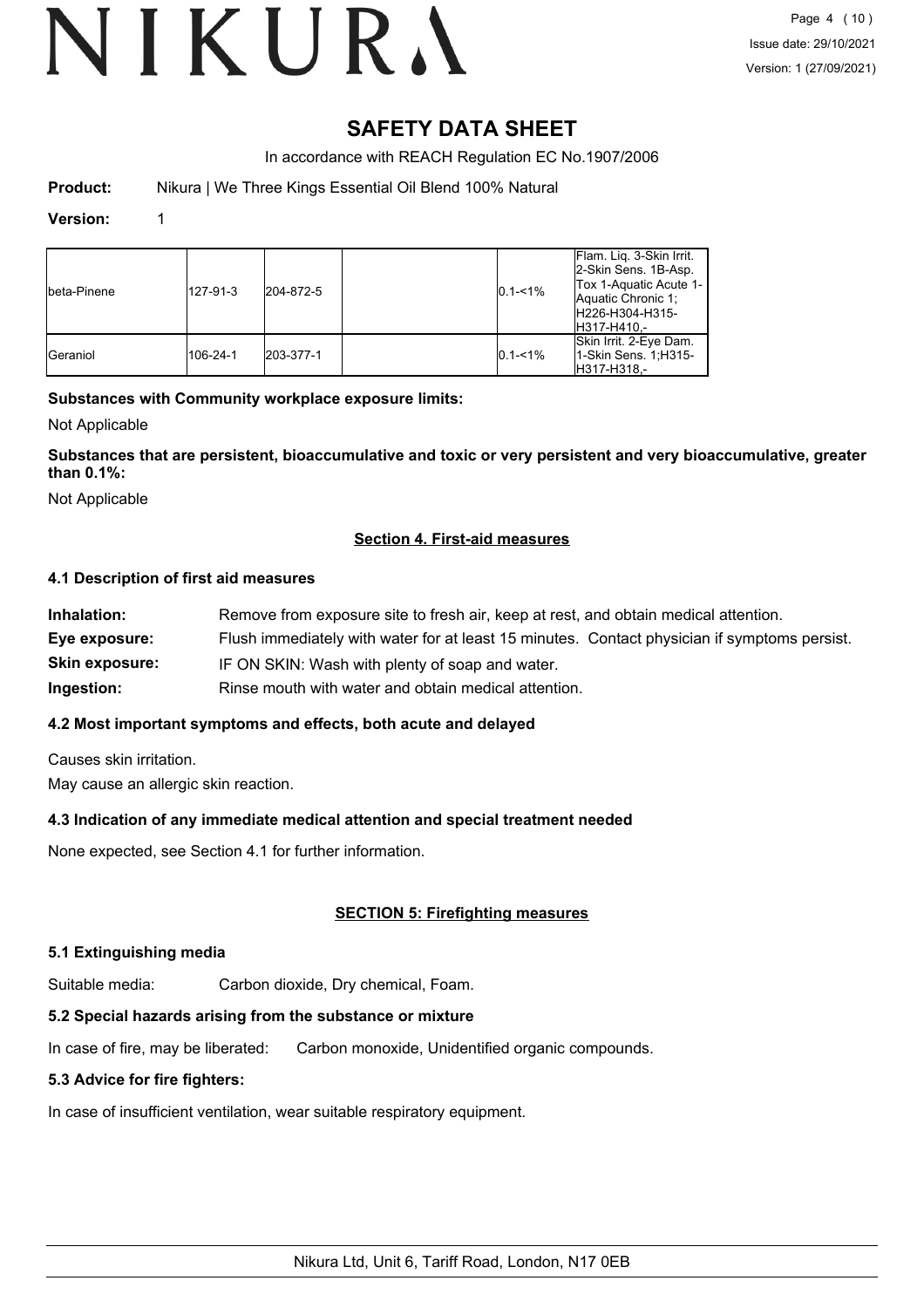# VIKURA

## **SAFETY DATA SHEET**

In accordance with REACH Regulation EC No.1907/2006

**Product:** Nikura | We Three Kings Essential Oil Blend 100% Natural

**Version:** 1

## **Section 6. Accidental release measures**

### **6.1 Personal precautions, protective equipment and emergency procedures:**

Avoid inhalation. Avoid contact with skin and eyes. See protective measures under Section 7 and 8.

### **6.2 Environmental precautions:**

Keep away from drains, surface and ground water, and soil.

### **6.3 Methods and material for containment and cleaning up:**

Remove ignition sources. Provide adequate ventilation. Avoid excessive inhalation of vapours. Contain spillage immediately by use of sand or inert powder. Dispose of according to local regulations.

### **6.4 Reference to other sections:**

Also refer to sections 8 and 13.

## **Section 7. Handling and storage**

### **7.1 Precautions for safe handling:**

Keep away from heat, sparks, open flames and hot surfaces. - No smoking. Use personal protective equipment as required. Use in accordance with good manufacturing and industrial hygiene practices. Use in areas with adequate ventilation Do not eat, drink or smoke when using this product.

## **7.2 Conditions for safe storage, including any incompatibilities:**

Store in a well-ventilated place. Keep container tightly closed. Keep cool. Ground/bond container and receiving equipment. Use explosion-proof electrical, ventilating and lighting equipment. Use only non-sparking tools. Take precautionary measures against static discharge.

## **7.3 Specific end use(s):**

Aromatherapy: Use in accordance with good manufacturing and industrial hygiene practices.

## **Section 8. Exposure controls/personal protection**

#### **8.1 Control parameters**

Workplace exposure limits: Not Applicable

## **8.2 Exposure Controls**

#### **Eye / Skin Protection**

Wear protective gloves/eye protection/face protection

## **Respiratory Protection**

Under normal conditions of use and where adequate ventilation is available to prevent build up of excessive vapour, this material should not require special engineering controls. However, in conditions of high or prolonged use, or high temperature or other conditions which increase exposure, the following engineering controls can be used to minimise exposure to personnel: a) Increase ventilation of the area with local exhaust ventilation. b) Personnel can use an approved, appropriately fitted respirator with organic vapour cartridge or canisters and particulate filters. c) Use closed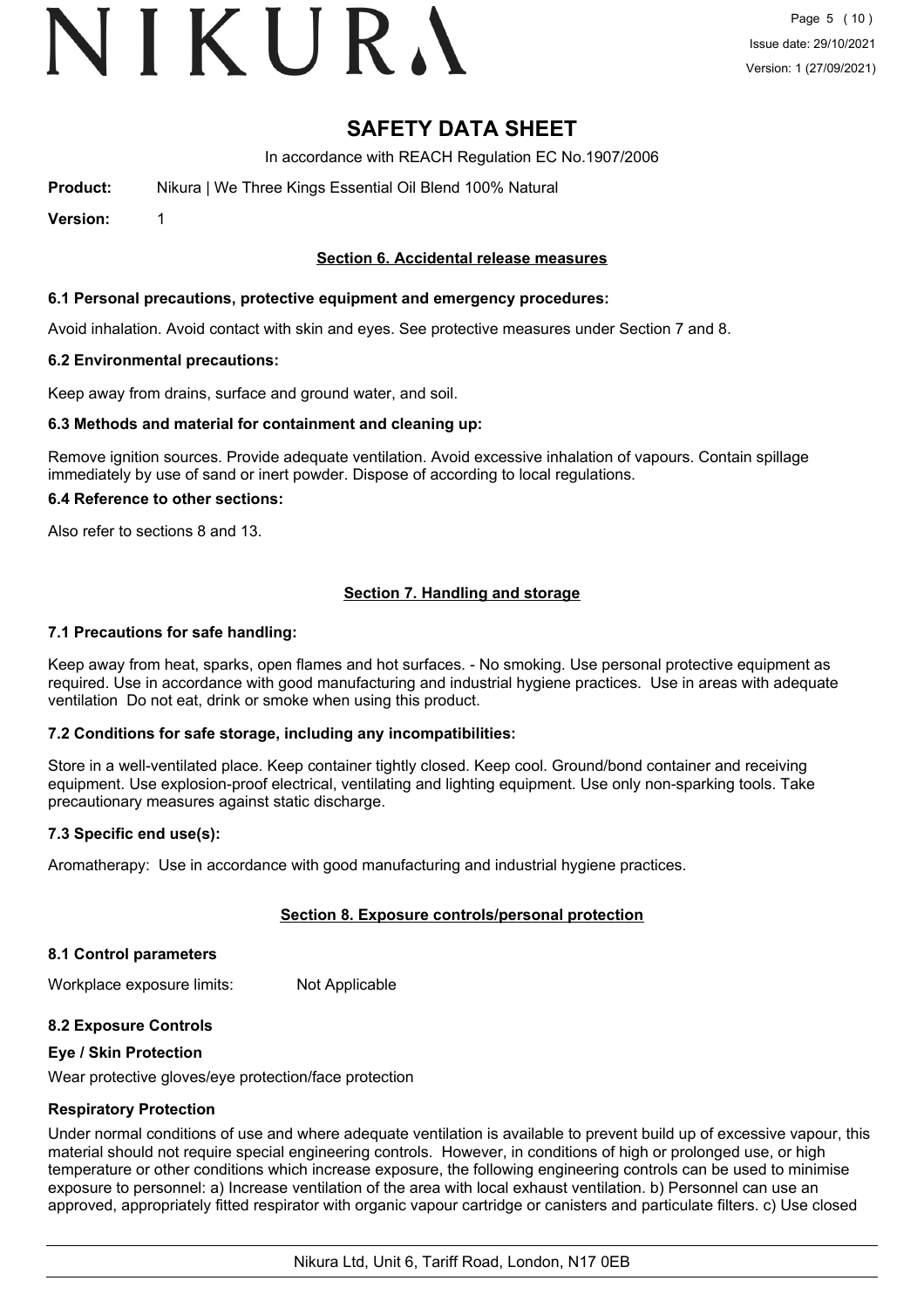## **SAFETY DATA SHEET**

In accordance with REACH Regulation EC No.1907/2006

**Product:** Nikura | We Three Kings Essential Oil Blend 100% Natural

**Version:** 1

systems for transferring and processing this material.

Also refer to Sections 2 and 7.

## **Section 9. Physical and chemical properties**

## **9.1 Information on basic physical and chemical properties**

| Appearance:                                   | Not determined                               |
|-----------------------------------------------|----------------------------------------------|
| Odour:                                        | Not determined                               |
| <b>Odour threshold:</b>                       | Not determined                               |
| pH:                                           | Not determined                               |
| Melting point / freezing point:               | Not determined                               |
| Initial boiling point / range:                | Not determined                               |
| <b>Flash point:</b>                           | 66 °C                                        |
| <b>Evaporation rate:</b>                      | Not determined                               |
| Flammability (solid, gas):                    | Not determined                               |
| Upper/lower flammability or explosive limits: | Product does not present an explosion hazard |
| Vapour pressure:                              | Not determined                               |
| Vapour density:                               | Not determined                               |
| <b>Relative density:</b>                      | Not determined                               |
| Solubility(ies):                              | Insoluble in water.                          |
| Partition coefficient: n-octanol/water:       | Not determined                               |
| Auto-ignition temperature:                    | Not determined                               |
| <b>Decomposition temperature:</b>             | Not determined                               |
| <b>Viscosity:</b>                             | Not determined                               |
| <b>Explosive properties:</b>                  | Not expected                                 |
| <b>Oxidising properties:</b>                  | Not expected                                 |
| 9.2 Other information:                        | None available                               |

## **Section 10. Stability and reactivity**

#### **10.1 Reactivity:**

Presents no significant reactivity hazard, by itself or in contact with water.

## **10.2 Chemical stability:**

Good stability under normal storage conditions.

## **10.3 Possibility of hazardous reactions:**

Not expected under normal conditions of use.

## **10.4 Conditions to avoid:**

Avoid extreme heat.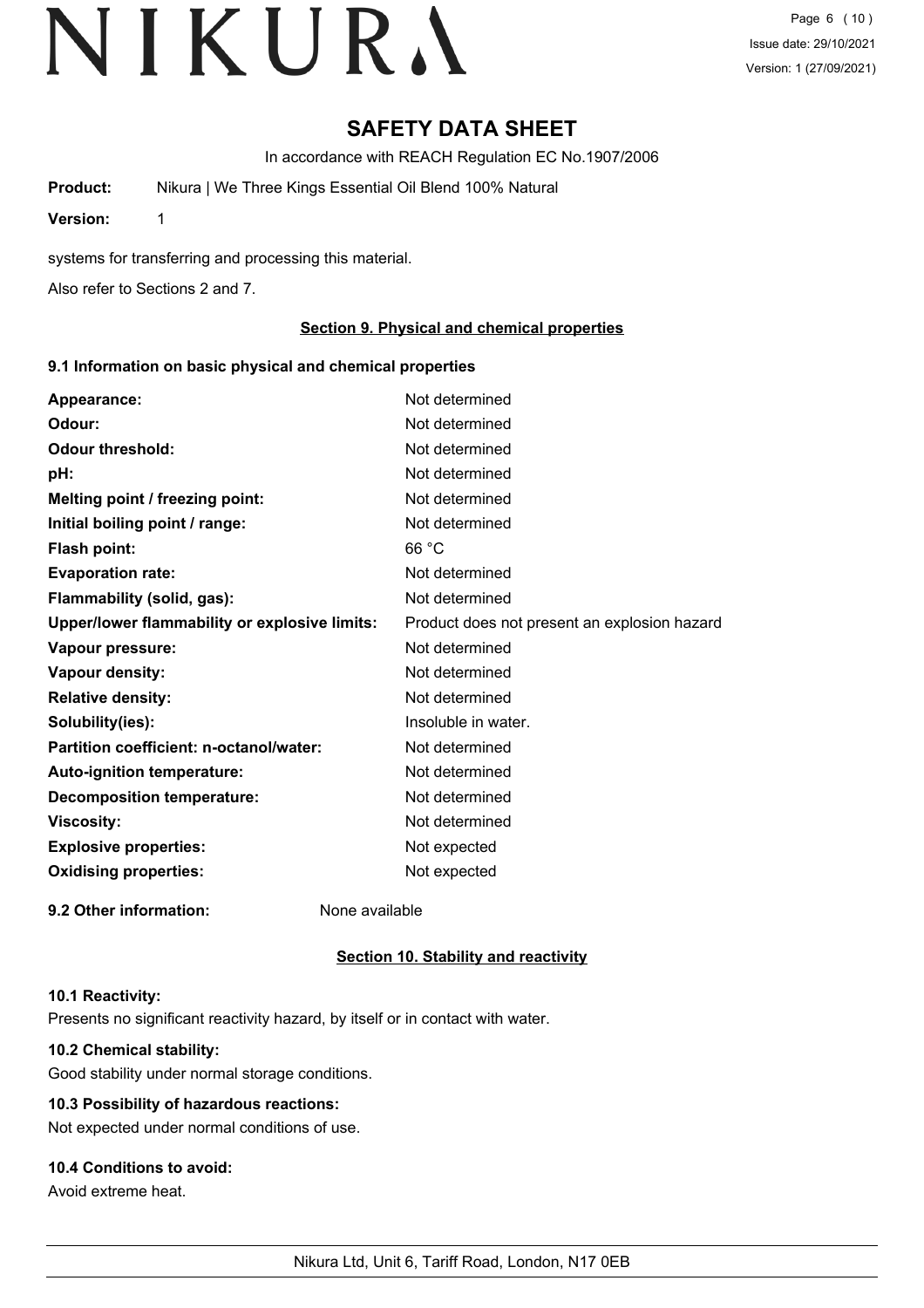## **SAFETY DATA SHEET**

In accordance with REACH Regulation EC No.1907/2006

**Product:** Nikura | We Three Kings Essential Oil Blend 100% Natural

**Version:** 1

## **10.5 Incompatible materials:**

Avoid contact with strong acids, alkalis or oxidising agents.

### **10.6 Hazardous decomposition products:**

Not expected.

### **Section 11. Toxicological information**

## **11.1 Information on toxicological effects**

This mixture has not been tested as a whole for health effects. The health effects have been calculated using the methods outlined in Regulation (EC) No 1272/2008 (CLP).

| <b>Acute Toxicity:</b>                    | Based on available data the classification criteria are not met. |
|-------------------------------------------|------------------------------------------------------------------|
| <b>Acute Toxicity Oral</b>                | >5000                                                            |
| <b>Acute Toxicity Dermal</b>              | >5000                                                            |
| <b>Acute Toxicity Inhalation</b>          | Not Available                                                    |
| <b>Skin corrosion/irritation:</b>         | Skin Corrosion / Irritation Category 2                           |
| Serious eye damage/irritation:            | Based on available data the classification criteria are not met. |
| <b>Respiratory or skin sensitisation:</b> | Sensitization - Skin Category 1                                  |
| Germ cell mutagenicity:                   | Based on available data the classification criteria are not met. |
| <b>Carcinogenicity:</b>                   | Based on available data the classification criteria are not met. |
| <b>Reproductive toxicity:</b>             | Based on available data the classification criteria are not met. |
| <b>STOT-single exposure:</b>              | Based on available data the classification criteria are not met. |
| <b>STOT-repeated exposure:</b>            | Based on available data the classification criteria are not met. |
| <b>Aspiration hazard:</b>                 | Based on available data the classification criteria are not met. |

## **Information about hazardous ingredients in the mixture**

| Ingredient                          | <b>CAS</b>      | EC.               | LD50/ATE Oral | LD50/ATE<br><b>Dermal</b> | LC50/ATE<br><b>Inhalation</b> | <b>LC50</b><br><b>Route</b> |
|-------------------------------------|-----------------|-------------------|---------------|---------------------------|-------------------------------|-----------------------------|
| Cinnamaldehyde                      | 104-55-2        | $ 203 - 213 - 9 $ | 2200          | 1100                      | Not available                 | <b>Not</b><br>available     |
| alpha-Pinene                        | $ 80 - 56 - 8 $ | $ 201 - 291 - 9 $ | 500           | Not available             | Not available                 | Not<br>available            |
| $\parallel$ -. $\beta$ .-Bisabolene | 495-61-4        |                   | Not available | Not available             | 11                            | Not<br>available            |

Refer to Sections 2 and 3 for additional information.

## **Section 12. Ecological information**

## **12.1 Toxicity:**

| Toxic to aquatic life with long lasting effects. |               |
|--------------------------------------------------|---------------|
| 12.2 Persistence and degradability:              | Not available |
| 12.3 Bioaccumulative potential:                  | Not available |
| 12.4 Mobility in soil:                           | Not available |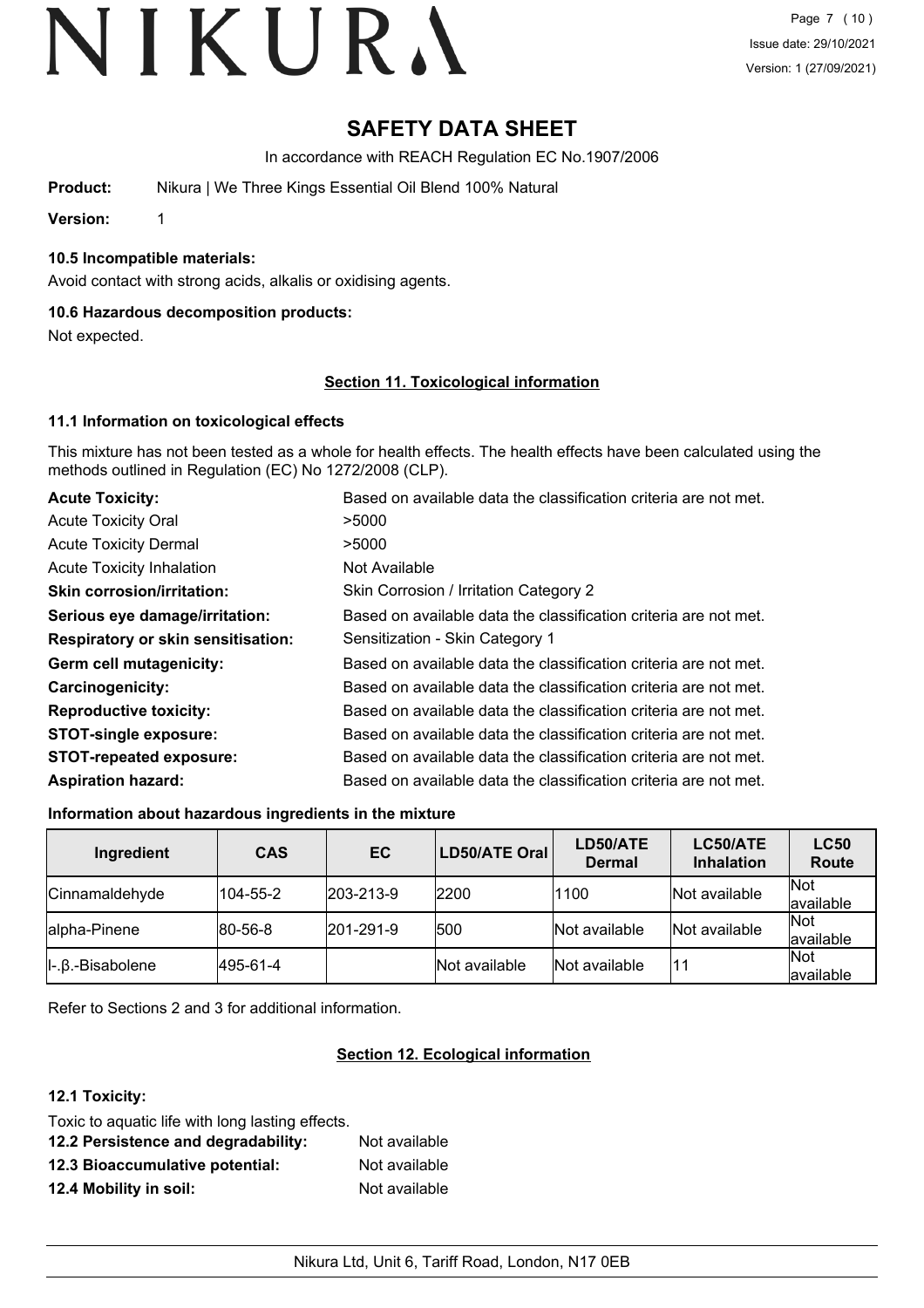## **SAFETY DATA SHEET**

In accordance with REACH Regulation EC No.1907/2006

**Product:** Nikura | We Three Kings Essential Oil Blend 100% Natural

**Version:** 1

## **12.5 Results of PBT and vPvB assessment:**

This substance does not meet the PBT/vPvB criteria of REACH, annex XIII.

**12.6 Other adverse effects:** Not available

## **Section 13. Disposal considerations**

## **13.1 Waste treatment methods:**

Dispose of in accordance with local regulations. Avoid disposing into drainage systems and into the environment. Empty containers should be taken to an approved waste handling site for recycling or disposal.

## **Section 14. Transport information**

| 14.1 UN number:                    | UN3082                                                                                |
|------------------------------------|---------------------------------------------------------------------------------------|
| 14.2 UN Proper Shipping Name:      | ENVIRONMENTALLY HAZARDOUS SUBSTANCE, LIQUID, N.O.S.<br>(Camphene, alpha-Pinene)       |
| 14.3 Transport hazard class(es):   | 9                                                                                     |
| <b>Sub Risk:</b>                   |                                                                                       |
| 14.4. Packing Group:               | Ш                                                                                     |
| <b>14.5 Environmental hazards:</b> | This is an environmentally hazardous substance.                                       |
| 14.6 Special precautions for user: | None additional                                                                       |
|                                    | 44.7. Thomas and by built a coordings to America High MADDOL 70/70 and the IDO Ocaler |

**14.7 Transport in bulk according to Annex II of MARPOL73/78 and the IBC Code:**

Not applicable

## **Section 15. Regulatory information**

## **15.1 Safety, health and environmental regulations/legislation specific for the substance or mixture** None additional

## **15.2 Chemical Safety Assessment**

A Chemical Safety Assessment has not been carried out for this product.

## **Section 16. Other information**

| <b>Concentration % Limits:</b>  | EH C2=58.17% EH C3=5.70% SCI 2=84.77% SS 1=1.14% |
|---------------------------------|--------------------------------------------------|
| <b>Total Fractional Values:</b> | EH C2=1.72 EH C3=17.54 SCI 2=1.18 SS 1=87.40     |

## **Key to revisions:**

Not applicable

## **Key to abbreviations:**

| <b>Abbreviation</b> | Meaning                                                        |
|---------------------|----------------------------------------------------------------|
| Acute Tox. 4        | Acute Toxicity - Dermal Category 4                             |
| Acute Tox. 4        | Acute Toxicity - Oral Category 4                               |
| Acute Tox. 4        | Acute Toxicity - Inhalation Category 4                         |
| Aquatic Acute 1     | Hazardous to the Aquatic Environment - Acute Hazard Category 1 |

## Nikura Ltd, Unit 6, Tariff Road, London, N17 0EB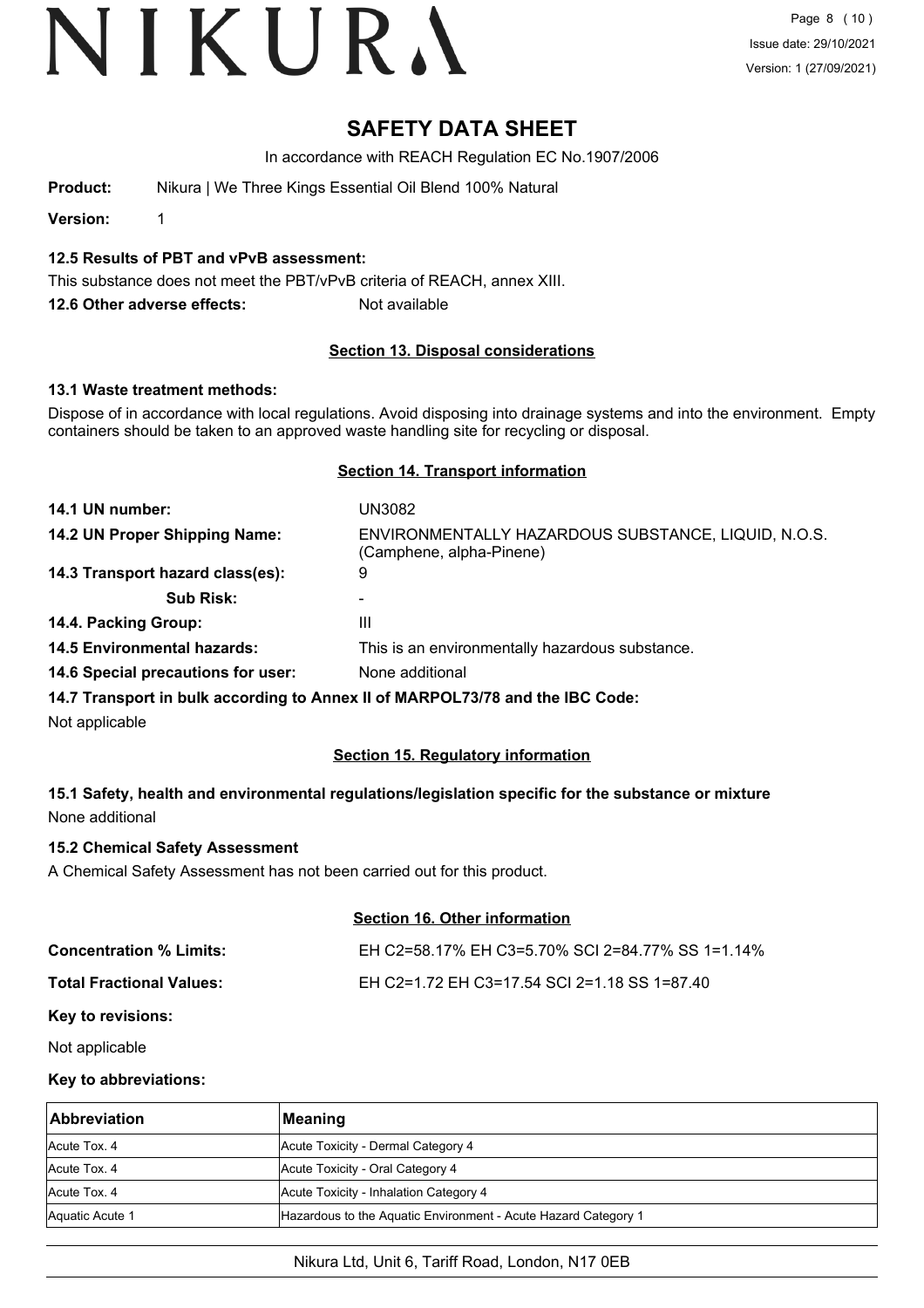## **SAFETY DATA SHEET**

In accordance with REACH Regulation EC No.1907/2006

**Product:** Nikura | We Three Kings Essential Oil Blend 100% Natural

## **Version:** 1

| Aquatic Chronic 1 | Hazardous to the Aquatic Environment - Long-term Hazard Category 1        |
|-------------------|---------------------------------------------------------------------------|
| Aquatic Chronic 2 | Hazardous to the Aquatic Environment - Long-term Hazard Category 2        |
| Aquatic Chronic 3 | Hazardous to the Aquatic Environment - Long-term Hazard Category 3        |
| Aquatic Chronic 4 | Hazardous to the Aquatic Environment - Long-term Hazard Category 4        |
| Asp. Tox 1        | <b>Aspiration Hazard Category 1</b>                                       |
| Eye Dam. 1        | Eye Damage / Irritation Category 1                                        |
| Eye Irrit. 2      | Eye Damage / Irritation Category 2                                        |
| Flam. Liq. 3      | Flammable Liquid, Hazard Category 3                                       |
| Flam. Sol. 2      | Flammable Solid, Hazard Category 2                                        |
| H226              | Flammable liquid and vapour.                                              |
| H <sub>228</sub>  | Flammable solid.                                                          |
| H302              | Harmful if swallowed.                                                     |
| H304              | May be fatal if swallowed and enters airways.                             |
| H312              | Harmful in contact with skin.                                             |
| H315              | Causes skin irritation.                                                   |
| H317              | May cause an allergic skin reaction.                                      |
| H318              | Causes serious eye damage.                                                |
| H319              | Causes serious eye irritation.                                            |
| H332              | Harmful if inhaled.                                                       |
| H361              | Suspected of damaging fertility or the unborn child (exposure route).     |
| H400              | Very toxic to aquatic life.                                               |
| H410              | Very toxic to aquatic life with long lasting effects.                     |
| H411              | Toxic to aquatic life with long lasting effects.                          |
| H412              | Harmful to aquatic life with long lasting effects.                        |
| H413              | May cause long lasting harmful effects to aquatic life.                   |
| P <sub>202</sub>  | Do not handle until all safety precautions have been read and understood. |
| P210              | Keep away from heat, sparks, open flames and hot surfaces. - No smoking.  |
| P233              | Keep container tightly closed.                                            |
| P240              | Ground/bond container and receiving equipment.                            |
| P241              | Use explosion-proof electrical, ventilating and lighting equipment.       |
| P <sub>242</sub>  | Use only non-sparking tools.                                              |
| P243              | Take precautionary measures against static discharge.                     |
| P261              | Avoid breathing vapour or dust.                                           |
| P264              | Wash hands and other contacted skin thoroughly after handling.            |
| P270              | Do not eat, drink or smoke when using this product.                       |
| P271              | Use only outdoors or in a well-ventilated area.                           |
| P272              | Contaminated work clothing should not be allowed out of the workplace.    |
| P273              | Avoid release to the environment.                                         |
| P280              | Wear protective gloves/eye protection/face protection.                    |
| P301/310          | IF SWALLOWED: Immediately call a POISON CENTER or doctor/physician.       |
|                   |                                                                           |
| P302/352          | IF ON SKIN: Wash with plenty of soap and water.                           |

Nikura Ltd, Unit 6, Tariff Road, London, N17 0EB